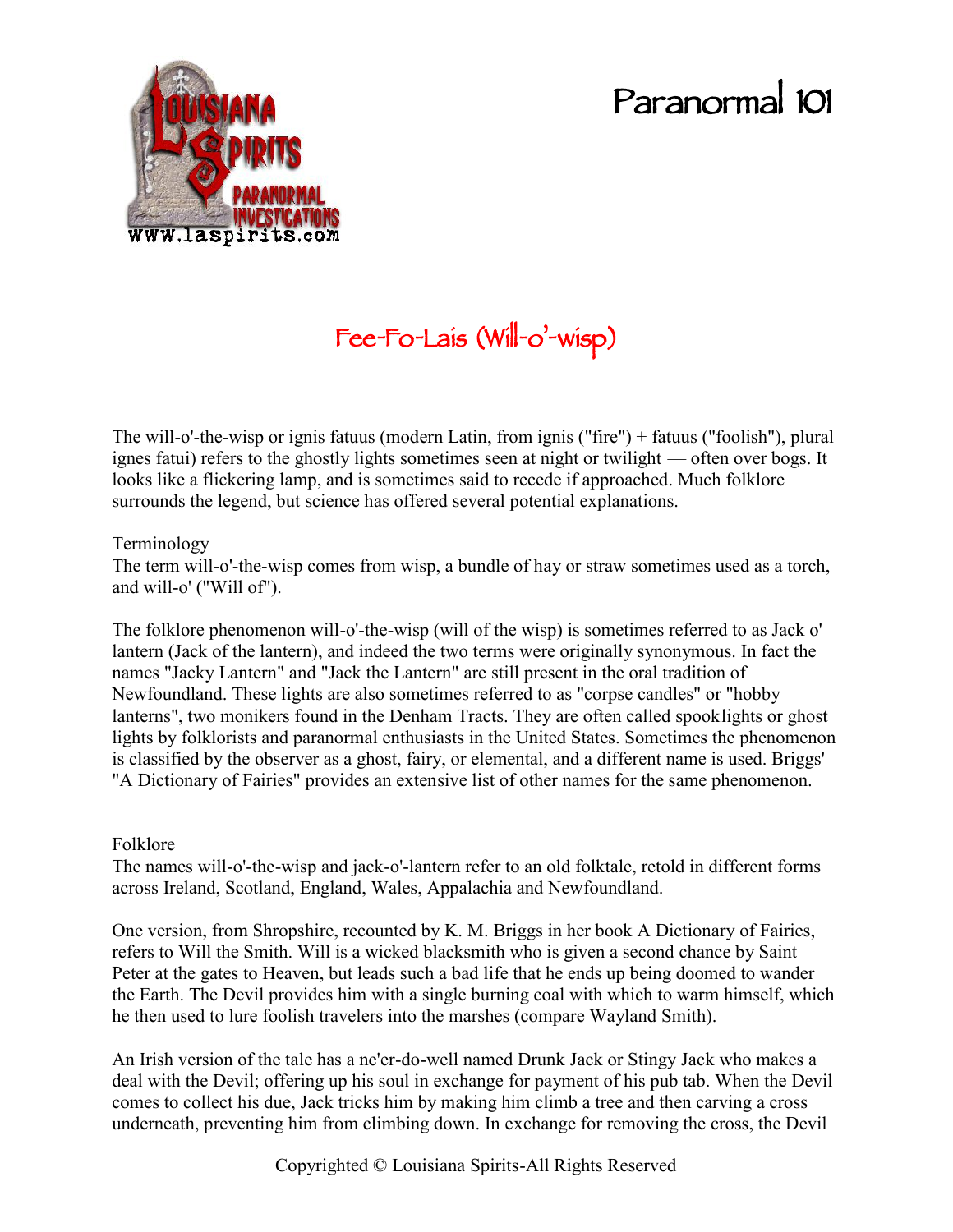forgives Jack's debt. However, as no one as bad as Jack would ever be allowed into Heaven, Jack is forced upon his death to travel to Hell and ask for a place there. The Devil denies him entrance in revenge, but, as a boon, grants Jack an ember from the fires of Hell to light his way through the twilight world to which lost souls are forever condemned. Jack places it in a carved turnip to serve as a lantern. Another version of the tale, "Willy the Whisp", is related in Irish Folktales by Henry Glassie.

## Other traditions

Among European rural people, especially in Gaelic and Slavic folk cultures, the will-o'-the-wisps are held to be mischievous spirits of the dead or other supernatural beings attempting to lead travelers astray (compare Puck). Sometimes they are believed to be the spirits of unbaptized or stillborn children, flitting between heaven and hell (compare Wilis). Modern occultist elaborations bracket them with the salamander, a type of spirit wholly independent from humans (unlike ghosts, which are presumed to have been humans at some point in the past).

Danes, Finns, Estonians and Latvians amongst some other groups believed that a will-o'-the-wisp marked the location of a treasure deep in ground or water, which could be taken only when the fire was there. Sometimes magical tricks were required as well, to uncover the treasure. In Finland and other northern countries it was believed that midsummer was the best time to search for will-o'-the-wisps and treasures below them. It was believed that when someone hid treasure in the ground, (s)he made the treasure available only at the midsummer, and set will-o'-the-wisp to mark the exact place and time so that (s)he could come to take the treasure back. Finns also believed that the creature guarding the treasure used fire to clean precious metals bright again.

The will-o'-the-wisp can be found in numerous folk tales around the British Isles, and is often a malicious character in the stories. Wirt Sikes in his book British Goblins mentions a Welsh tale about a will-o'-the-wisp (Pwca). A peasant traveling home at dusk spots a bright light traveling along ahead of him. Looking closer, he sees that the light is a lantern held by a "dusky little figure", which he follows for several miles. All of a sudden he finds himself standing on the edge of a vast chasm with a roaring torrent of water rushing below him. At that precise moment the lantern-carrier leaps across the gap, lifts the light high over its head, lets out a malicious laugh and blows out the light, leaving the poor peasant a long way from home, standing in pitch darkness at the edge of a precipice. This is a fairly common cautionary tale concerning the phenomenon; however, the Ignis Fatuus was not always considered dangerous. There are some tales told about the will-o'-the-wisp being guardians of treasure, much like the Irish leprechaun leading those brave enough to follow them to sure riches. Other stories tell of travelers getting lost in the woodland and coming upon a will-o'-the-wisp, and depending on how they treated the will-o'-the-wisp, the spirit would either get them lost further in the woods or guide them out.

In Indonesia, especially Central Java, the light is known as Gandaspati, a wicked spirit in flame that can take the form a dragon. Supposedly the spirit causes the death of whomever touches it.

In Guernsey, the light is known as the faeu boulanger (rolling fire), and is believed to be a lost soul. On being confronted with the spectre, tradition prescribes two remedies. The first is to turn one's cap or coat inside out. This has the effect of stopping the faeu boulanger in its tracks. The other solution is to stick a knife into the ground, blade up. The faeu, in an attempt to kill itself, will attack the blade.

One Asian theologist ponders the relation of will-o'-the-wisp to that of the foxfire produced by kitsune, an interesting way of combining mythology of the West with that of the East.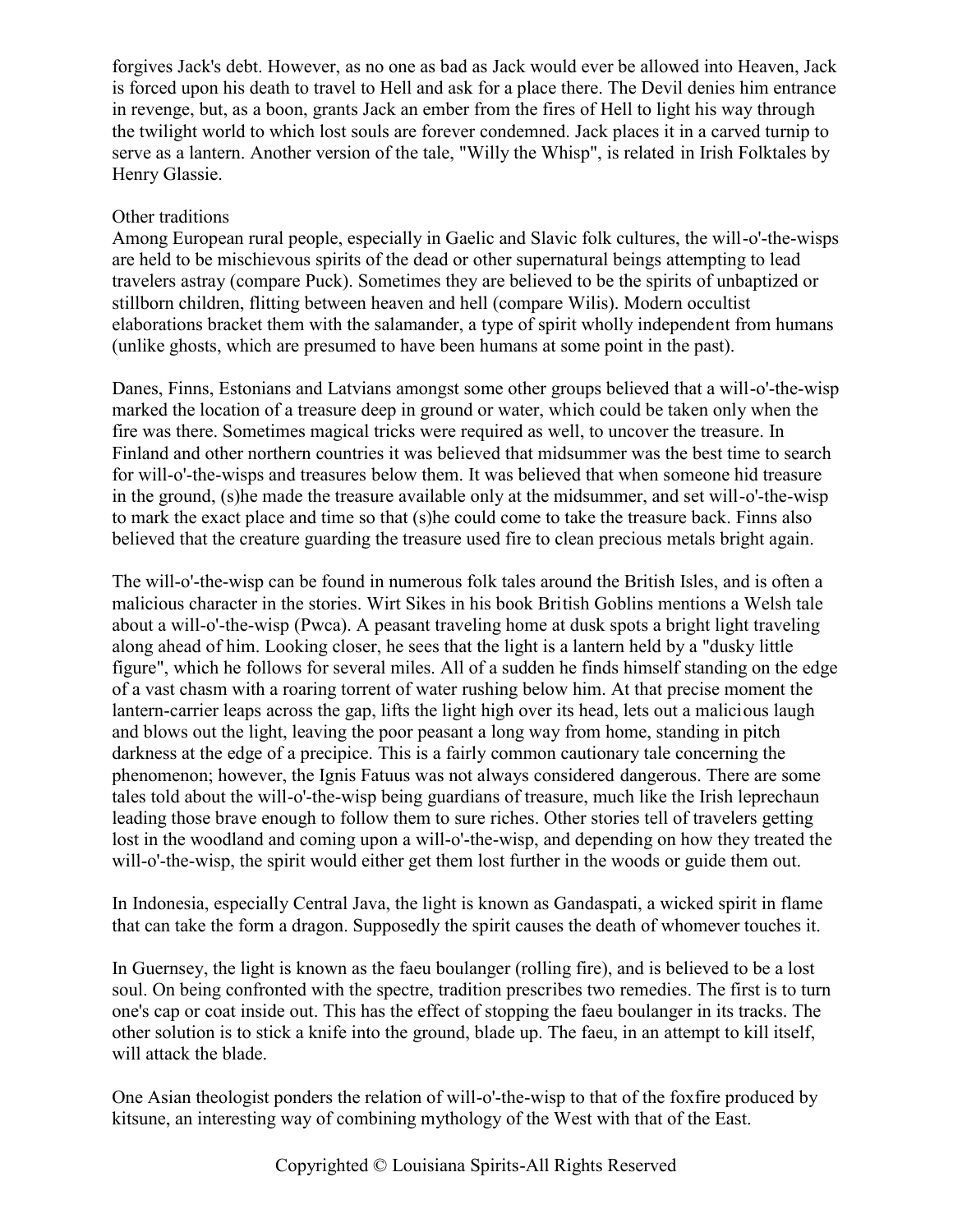In addition to Kitsunebi (aka Foxfire) described above, additional similar phenomena are described in Japanese folklore, including Hitodama (literally "Human ball" as in ball of energy), Hi no Tama (Ball of Flame), Aburagae, Koemonbi, Ushionibi, etc. All these phenomena are described as balls of flame or light, at times associated with graveyards, but occurring across Japan as a whole in a wide variety of situations and locations. These phenomena are described in Shigeru Mizuki's 1985 book Graphic World of Japanese Phantoms

#### Theories of origin

One possible naturalistic and scientific explanation for such phenomena is that the oxidation of hydrogen phosphide and methane gases produced by the decay of organic material may cause glowing lights to appear in the air. Experiments, for example, done by the Italian chemists Luigi Garlaschelli and Paolo Boschetti, have replicated the lights by adding chemicals to the gases formed by rotting compounds. Critics claim that this theory does not easily account for reported cases which claim lights bob, swoop, soar upwards or downwards, or move against the wind.

Others believe bioluminescent effects (e.g. honey fungus) cause the light. Other explanations include causes similar to ball lightning.

More recently, under the broader banner of "Earth Lights," pseudoscientific theories as to how they are produced have been put forward by Professors Derr & Persinger, and Paul Devereux (who, in some circles, is considered the 'authority' on earth lights of various kinds, including ball lightning, St. Elmo's Fire and lights associated with earthquakes). Derr & Persinger put forward the theory that earth lights may be generated by tectonic strain. (These are faults in the earth's crust, including earthquake faults.) The theory goes that the strain causes heat in the rocks, vaporizing the water in them. Piezoelectric rocks such as quartz then produce electricity, which is channeled up through this column of vaporized water, until it reaches the surface—somehow displaying itself in the form of earth lights. This theory would assert that the majority of earth lights are seen over places of tectonic strain. If it is correct, it would explain why such lights often behave in an erratic and even seemingly intelligent manner, often defying the laws of gravity. Paul Devereux's explanation, however, is much broader. He thinks that the link between the lights and the landscape is more tenuous. He says that they are probably related to many things: tectonic strain, weather conditions, local geography, 'ley lines', terrain, water table depth and so forth. This explanation, however, is rejected by most experts as highly unscientific.

Another theory was put forward claiming these lights are barn owls with luminescent plumage. Hence the possibility of them floating around, reacting to other lights, etc. See A Review of accounts of luminosity in Barn Owls Tyto alba.

Other names Unexplained lights have been reported under a variety of names, such as:

-Arbyrd/Senath Ghost Light of Missouri

-Bragg Road ghost light ( Light of Saratoga ) of Texas

-Brown Mountain Lights of North Carolina

-Cohoke light of Virginia

-Corpse Fire – this name comes from lights appearing specifically within graveyards where it was believed the lights were an omen of death or coming tragedy and would mark the route or Corpse road of a future funeral, from the victim's house to the graveyard.

-Corpse Light or Corpse Candle (in Scotland and late 19th and early 20th century Newfoundland) -Crossett Light of Arkansas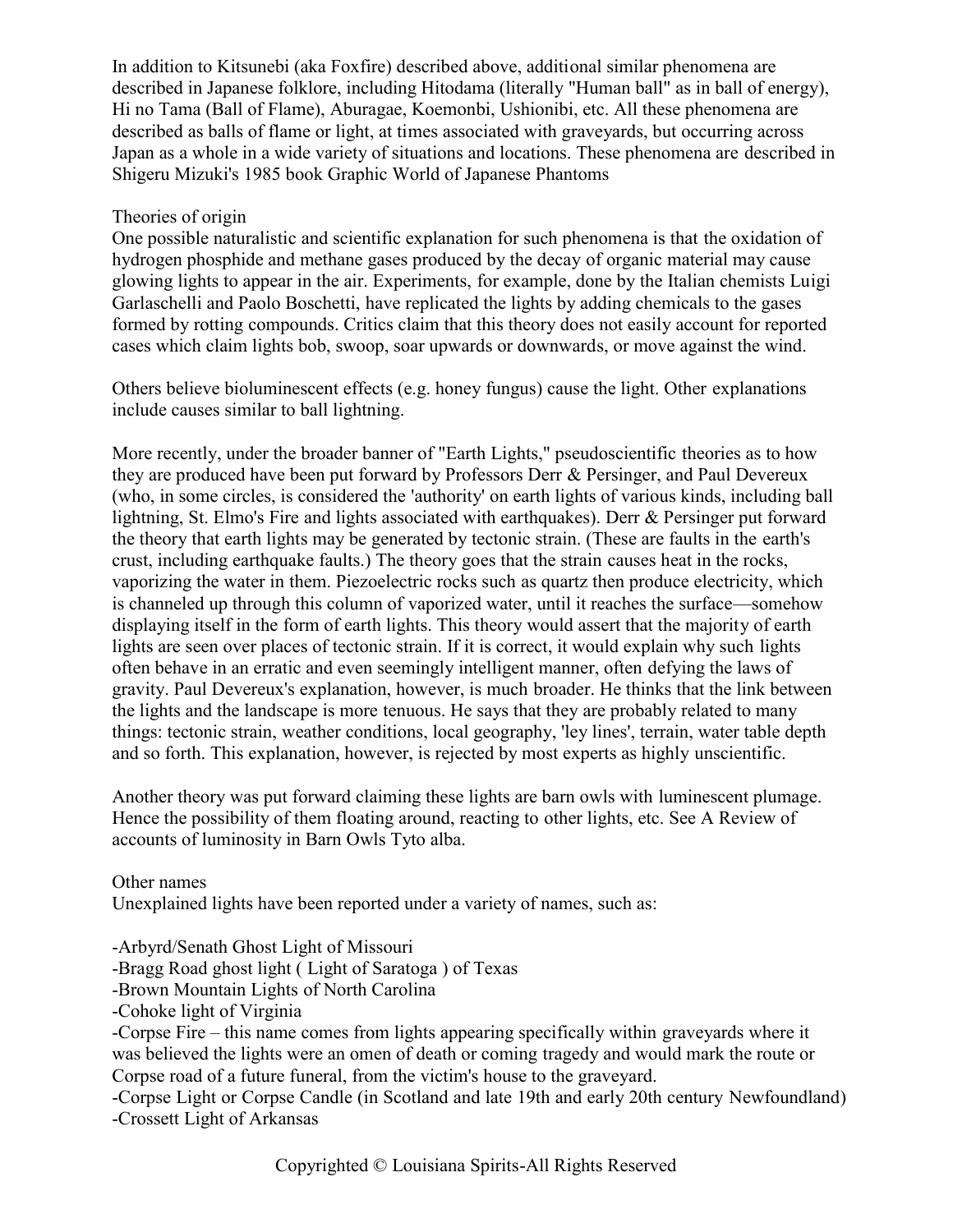-Dwaallicht, meaning "wandering light" in Dutch, luring people deep into peat bogs for no apparent reason.

-Feux Follets, literally "Merry Fires," in French and French-Canadian folklore. Despite the cheerful-sounding name, in French-Canadian folklore Feux Follets were believed to be the damned spirits of criminals or bad Catholics who served Satan and sometimes worked in concert with the Loup Garou, or Werewolf, in pursuit of wayward souls.

-Foxfire

-Friar's Lantern

-Fireship of Baie des Chaleurs in Canada

-Hinkypunk in the West Country (probably derived from the Welsh Pwca (Puck))

-Hobby lantern - used in Hertfordshire, East Anglia, and in Warwickshire & Gloucestershire as Hobbedy's Lantern

-Hornet ghost light of Missouri-Oklahoma stateline (also known just as the spooklight).

-Irrlicht, German expression which derives from "irre(n)" with several meanings such as crazy, foolish, to get lost or to err and "Licht" equal to light. It is a malicious ghost in German medieval fairy tales appearing as a glowing sphere of light in the dark woods, seducing people to leave the roads and pass into the woods.

-Irrbloss, Swedish word that is a contraction of the words "irra" (wander randomly) and "bloss" (torch).

-Fuegos fatuos (in Spain)

-Fuochi Fatui (in Italy)

-Gurdon light of Arkansas

-El Jacho : (Spanish: 'The Torch) A similar phenomenon in Puerto Rico, mainly sighted in the vicinities of Aibonito, Orocovis and other areas of the central mountain zone. It mainly serves as a boogieman-like figure to scare children and is described as a ghostly humanoid figure of a man engulfed in flames. According to folklore, he is the ghost of a man who was cursed to wander the land searching for the ashes of a cross he burned.

-Hessdalen light in Norway

-Jack-o'-lantern, Jacky Lantern or Jack the Lantern (in Newfoundland)

-Kitty-with-a-Wick in Cornish folklore.

-Kolli vai pisaasu - a Tamil term used to describe a ghost (pisaasu) with burning embers (kolli) in its mouth (vai). There is a contention whether both will-o'-the-wisp and kolli vai pisaasu are the same.

-Lidérc, a demon of Hungarian folklore that flies at night in the form of fiery light, scattering flames.

-Luz Mala, meaning "evil light" in Argentina and some parts of South America. They are believed to be wandering, malevolent ghosts.

-Lyktemenn (Norwegian) or lyktgubbar (Swedish) , meaning "men with torches". The traditions are similar to the other North-Western European traditions

-Maco light of North Carolina

-Marfa lights of Texas

-Martebo lights in Sweden

-Min-min: a term used by some Australian Aborigine societies to describe atmospheric phenomena similar to ball lightning or Will o'the Wisps; at one time believed to be the spirits of lost (or stillborn) children. As in many other cultures, the Min-min were believed to be dangerous to human beings, especially young children.

-Moody's light of Indiana

-Mekong lights (Nekha lights) in Thailand.

-Ozark spooklight of Missouri

-Paasselkä devil in Finland

-The Paulding Light of Michigan's Upper Peninsula

Copyrighted © Louisiana Spirits-All Rights Reserved